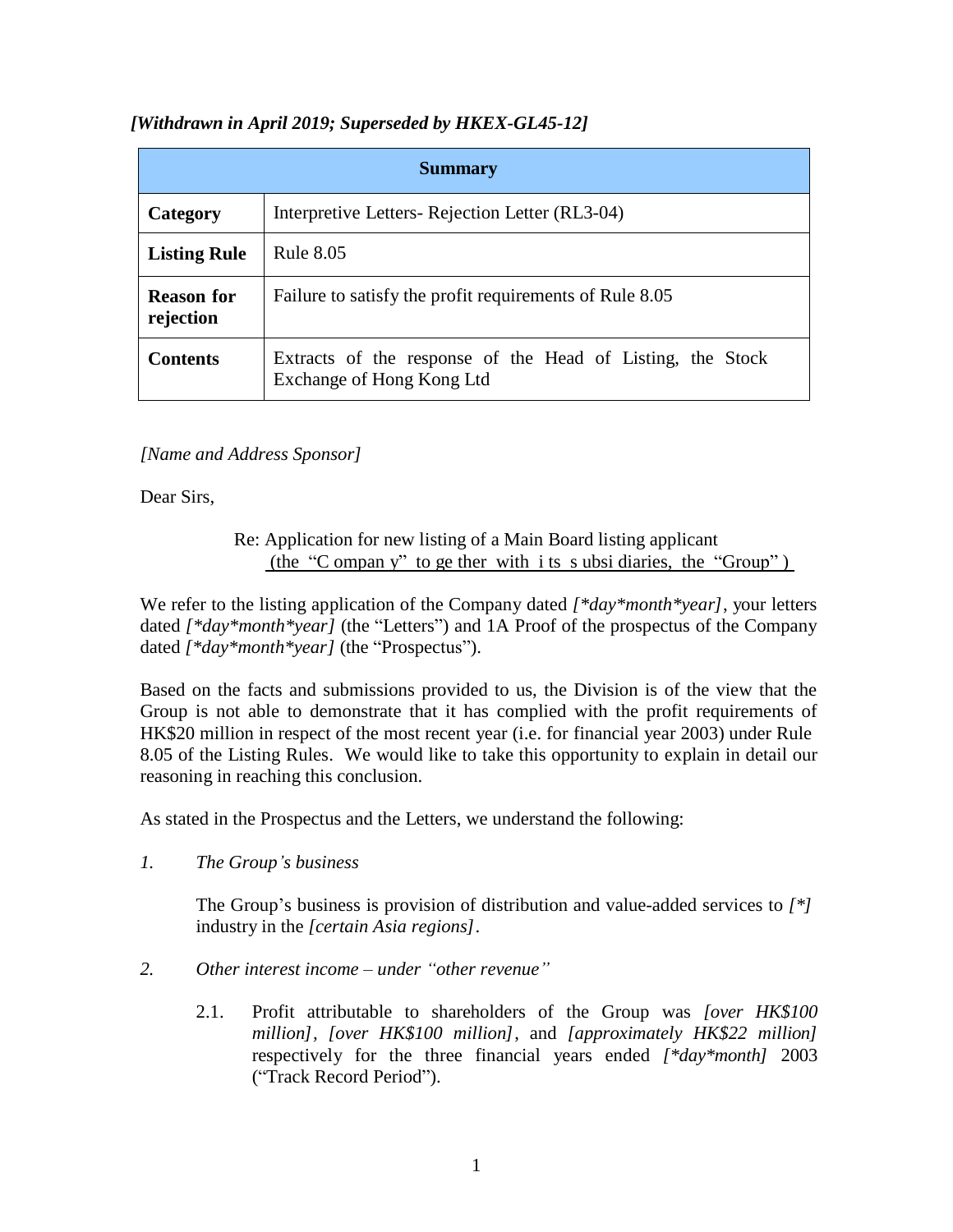- 2.2. During financial year 2003, other interest income ("Interest Income") of *[approximately HK\$8 million]* which was included under "other revenue" had been recognized by the Group for the purpose of Rule 8.05.
- 2.3. Company X from which the Interest Income is derived, is a fellow subsidiary of the Company, and serves as a vehicle for the central treasury function of Parent X, the parent company of the Group, and its subsidiaries ("Parent X Group").
- 2.4. It has been the practice of the Group to maintain cash balances with Parent X Group since *[a date well beyond the Track Record Period]*. The cash advanced to Company X was under normal commercial terms and the interest rate charged by the Group for financial year 2003 was approximately *[\*]* per cent, representing 3-month prevailing LIBOR plus a *[\*]* per cent margin. Such rate has not been changed since *[the commencement of the cash deposit practice with Company X]*.
- 2.5. The cash flows relating to the advances to Company X were classified as investing activities and not operating activities during the Track Record Period in the combined cash flow statements in the Prospectus.
- 2.6. It is the view of the directors of the Company that cash advances to Company X in connection with Parent X Group's central treasury function (i.e. cash deposited with Company X) constitute the ordinary and usual course of business of the Group.
- 2.7. According to a memorandum from the legal advisers to the sponsor of the Company and the underwriters, it seems clear to the legal advisers that, from a legal stand point, the placing of deposits (and the receipt of interests thereon) constitutes the ordinary and usual course of business of the Group.
- *3. Royalty fees – under "corporate charges"*
	- 3.1. Royalty fees ("Royalty Fees") were the payments made to Parent X Group for the use of certain trademarks, logos and domain names. The amount of the Royalty Fees decreased significantly from approximately *[HK\$40 million]* in financial year 2002 to *[approximately HK\$11 million]* in financial year 2003.
	- 3.2. Parent X Group engaged professional advisers to advise the rate of the Royalty Fees. The objective of engaging professional advisers to do so was to determine the arm's length level of royalties to be charged by Parent X to its subsidiaries in order to comply with applicable transfer pricing regulations of the *[certain foreign tax authorities]*. By following the recommendations made by these professional advisers, Parent X can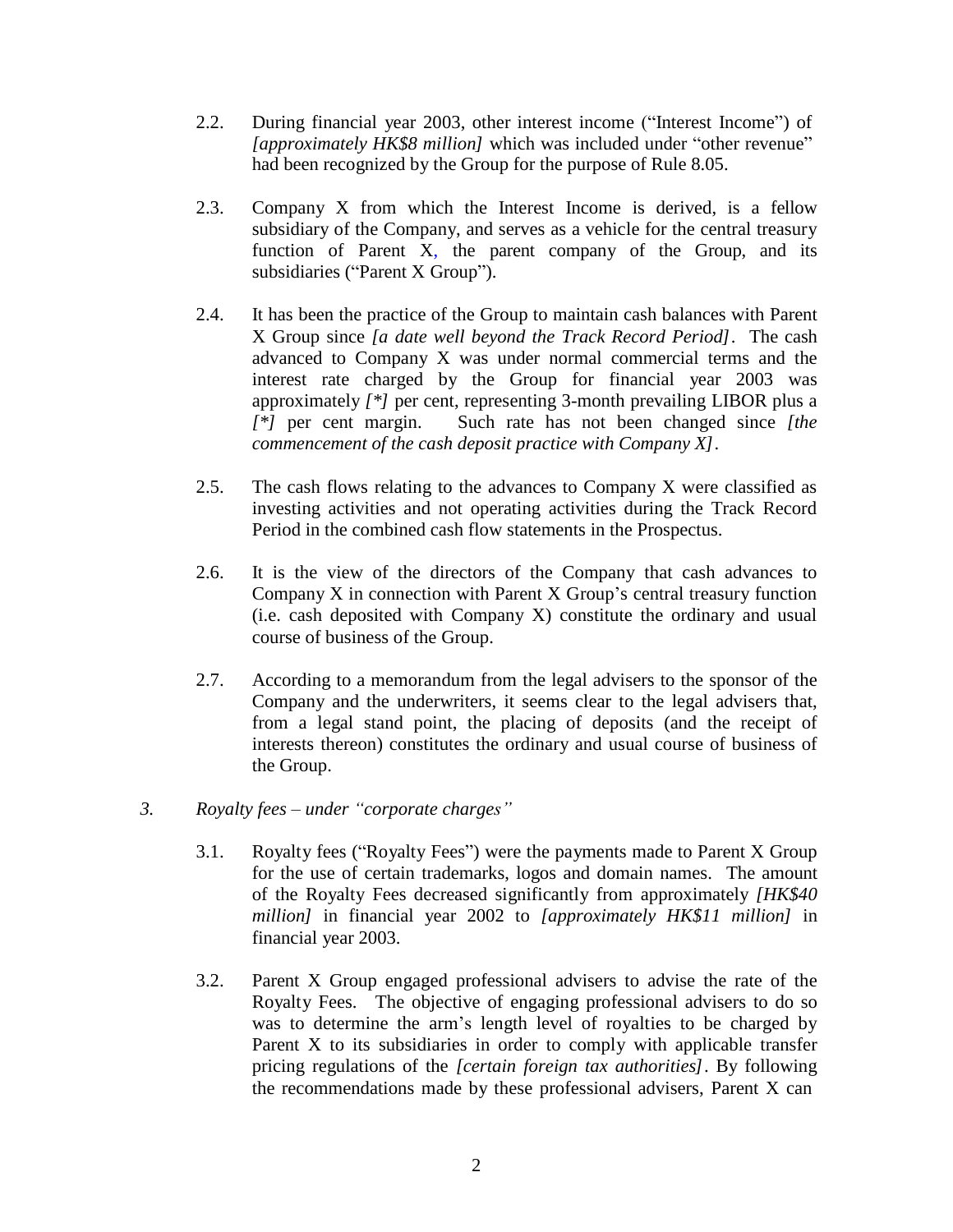satisfy itself that the Royalty Fees it charges its subsidiaries have been set at an arm's length level, thus reducing the likelihood of the *[relevant]* tax authorities making transfer pricing adjustments to the income of Parent X.

- 3.3. Prior to financial year 2003, the Royalty Fees were charged at a rate of 0.5 per cent of the Group's turnover ("Old Rate"). This rate was based on the recommendation of Adviser *[W]*, an adviser engaged by Parent X Group in 2000. The Royalty Fees were charged at this rate for financial years 2000, 2001 and 2002.
- 3.4. Adviser *[Y]* has been engaged by Parent X Group since *[the last quarter]*  of financial year 2002 to advise it on its transfer pricing policy. The Group continued to accrue for the Royalty Fees at the Old Rate in financial year 2003. Adviser *[Y]* was specifically requested to review the level of Royalty Fees charged by Parent X Group in *[the early part]*of financial year 2004 and the new range of 0 per cent to 0.7 per cent of the Group's turnover was recommended by them in *[the early part]* of financial year 2004. The new level of 0.2 per cent of the Group's turnover was fixed in *[the early part of]* financial year 2004 upon further negotiation between the Group and Parent X Group. Such new level of the Royalty Fees was retroactively applied with effect from the beginning of financial year 2003 by adjusting the amount of Royalty Fees in the last quarter of financial year 2003.

After reviewing the information stated in the Prospectus and the Letters, the Division offers the following comments and views:

- *4. Other interest income – under "other revenue"*
	- 4.1. It is stated under Rule 8.05 that the profit should "exclude" any income or loss of the issuer, or its group, generated by activities "outside the ordinary and usual course of its business".
	- 4.2. The business of the Group is the provision of distribution and value-added services to *[\*]* industry in the *[certain Asia regions]*, which does not include any form of lending activities such as money lending and/or provision of financing to third parties. In other words, the money lending activity should not be considered as part of the Group's principal business or of the ordinary and usual course of its business for the purposes of interpretation of Listing Rule 8.05.
	- 4.3. Having considered your submissions, we are of the view that the Group has not demonstrated that the Interest Income should be considered as part of the income generated from the ordinary and usual course of business of the Group for the purpose of Rule 8.05. Accordingly the Interest Income